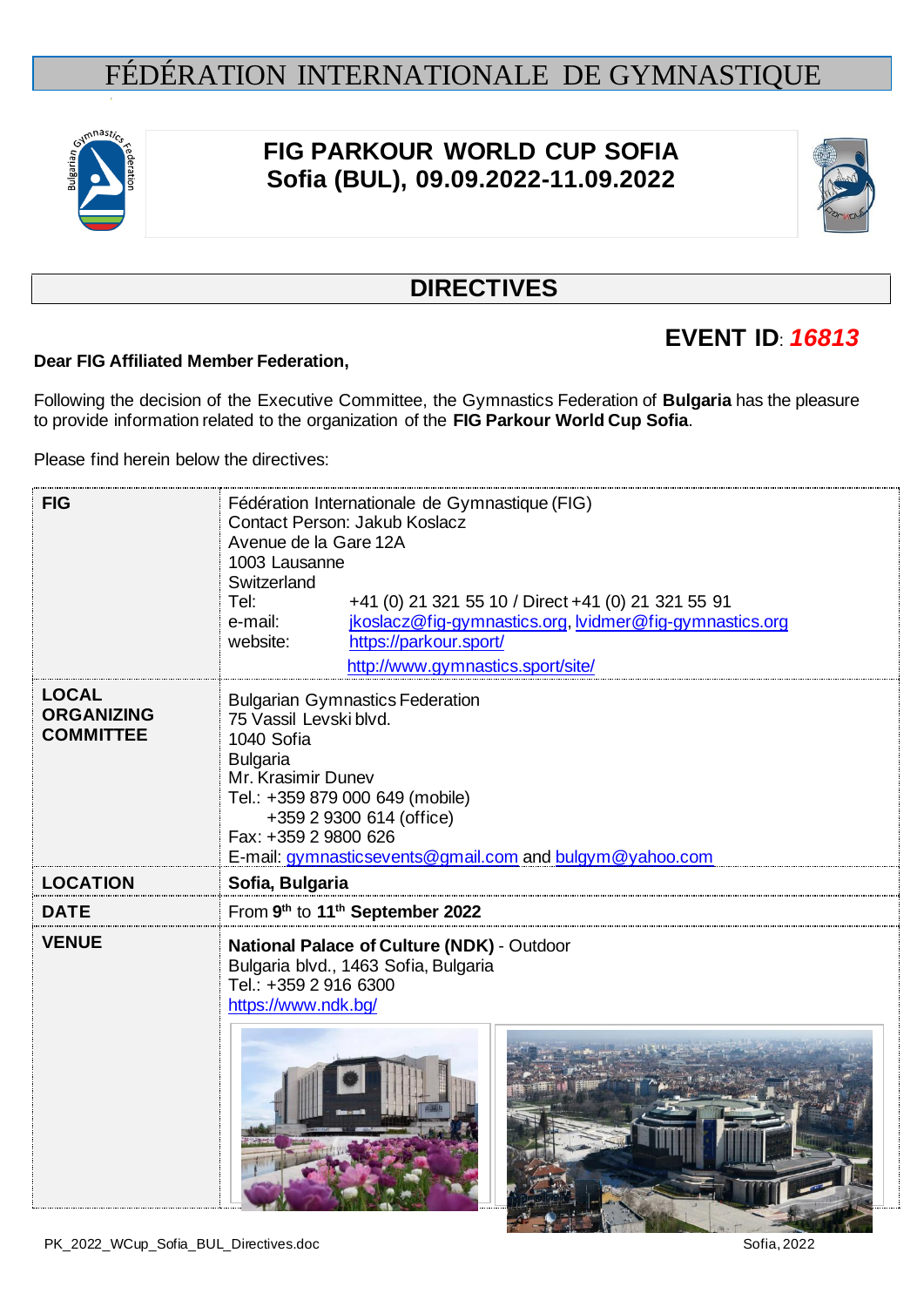| <b>APPARATUS</b>    | Provider "Walltopia"                                                                  |  |  |
|---------------------|---------------------------------------------------------------------------------------|--|--|
| <b>PROVISIONNAL</b> | Day 1 - Wednesday, 07.09.2022 - Arrival of Delegations                                |  |  |
| <b>SCHEDULE</b>     |                                                                                       |  |  |
|                     | Day 2 - Thursday, 08.09.2022                                                          |  |  |
|                     | 09:00-10:00 Training Speed Women                                                      |  |  |
|                     | 10:00-11:00 Training Freestyle Women                                                  |  |  |
|                     | 11:00-12:00 Training Speed Men Group 1                                                |  |  |
|                     | 12:00-13:00 Training Freestyle Men Group 1                                            |  |  |
|                     | 13:00 -14:00 Training Speed Men Group 2<br>14:00-15:00 Training Freestyle Men Group 2 |  |  |
|                     | 15:00-16:00 Training Speed Women                                                      |  |  |
|                     | 16:00-17:00 Training Freestyle Men Group 1                                            |  |  |
|                     | 17:00-18:00 Training Freestyle Men Group 2                                            |  |  |
|                     | 20:00-21:00 Orientation meeting                                                       |  |  |
|                     | Day 3 - Friday, 09.09.2022                                                            |  |  |
|                     | 09:00-10:00 Training Freestyle Women                                                  |  |  |
|                     | 10:00-11:00 Training Speed Men Group 1                                                |  |  |
|                     | 11:00-12:00 Training Speed Men Group 2                                                |  |  |
|                     | 12:00-12:30 Warm-Up Speed Women                                                       |  |  |
|                     | 12:30-13:00 Qualification Speed Women<br>13:00-13:30 Warm-Up Freestyle Men Group 1    |  |  |
|                     | 13:30-15:30 Qualification Freestyle Men Group 1                                       |  |  |
|                     | 15:30-16:00 Warm-Up Freestyle Men Group 2                                             |  |  |
|                     | 16:00-18:00 Qualification Freestyle Men Group 2                                       |  |  |
|                     | Day 4 – Saturday, 10.09.2022                                                          |  |  |
|                     | 09:00 - 10:00 Training Speed Women<br>10:00 - 11:00 Training Freestyle Men            |  |  |
|                     | 11:00 - 11:30 Warm-Up Freestyle Women                                                 |  |  |
|                     | 11:30 - 12:30 Qualification Freestyle Women                                           |  |  |
|                     | 12:30 - 13:00 Warm-Up Speed Men                                                       |  |  |
|                     | 13:00 - 14:00 Qualification Speed Men                                                 |  |  |
|                     | 14:30-15:00 Warm-Up Speed Women                                                       |  |  |
|                     | 15:00-15:30 Warm-up Freestyle Men                                                     |  |  |
|                     | 15:30-15:45 Touch Warm-Up Speed Women                                                 |  |  |
|                     | 15:45-16:00 Semi-Final Speed Women                                                    |  |  |
|                     | 16:00-16:15 Touch Warm-Up Freestyle Men                                               |  |  |
|                     | 16:15-16:45 Final Freestyle Men                                                       |  |  |
|                     | 16:45-17:00 Touch Warm-Up Speed Woman                                                 |  |  |
|                     | 17:00-17:15 Final Speed Woman                                                         |  |  |
|                     | 17:15-17:30 Award Ceremony                                                            |  |  |
|                     |                                                                                       |  |  |
|                     |                                                                                       |  |  |
|                     |                                                                                       |  |  |
|                     |                                                                                       |  |  |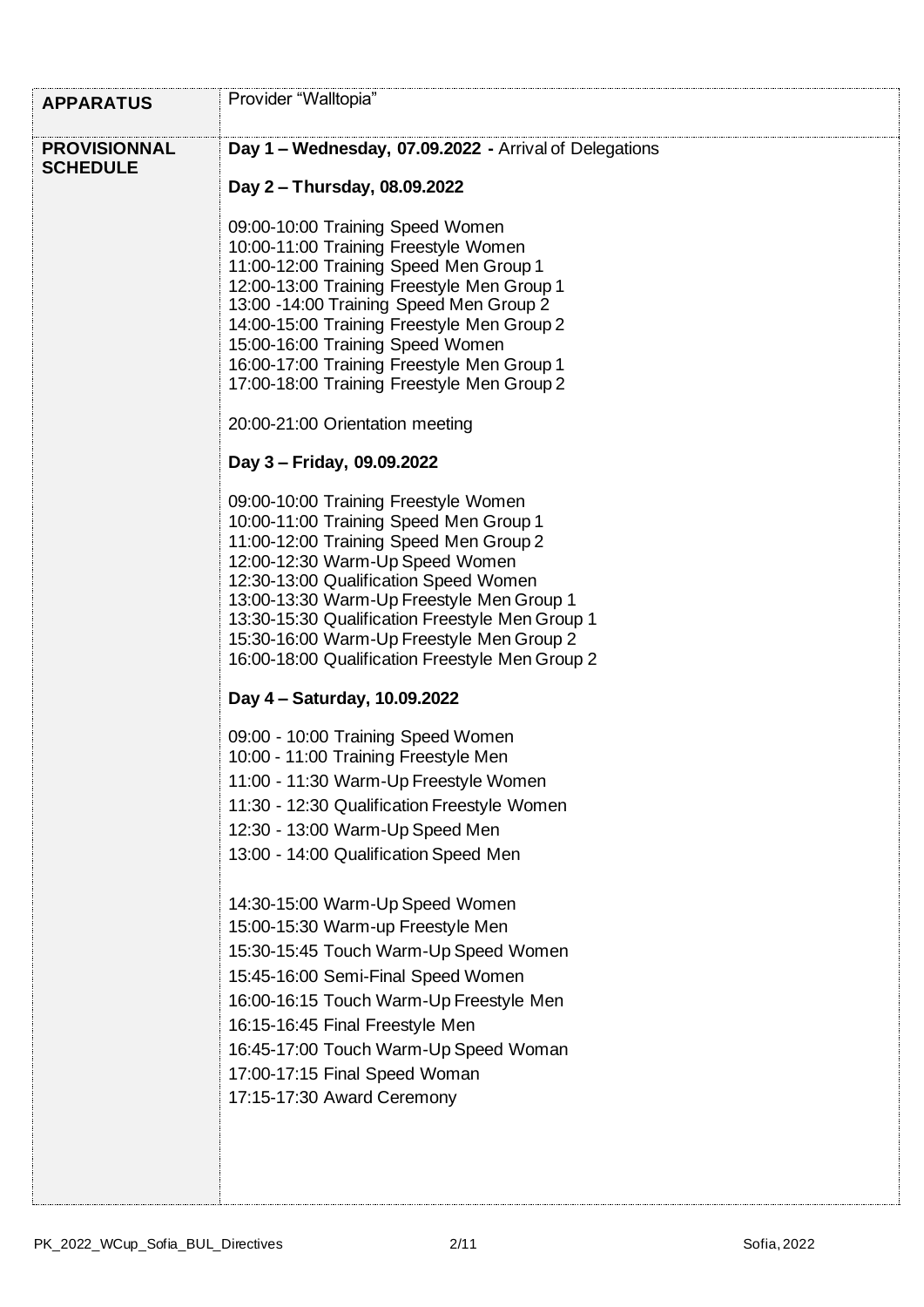|                                     | Day 5 - Sunday, 11.09.2022                                                                                                                                                                                                                                                                                                                                                                                                                                                                                                                                                                                                                                                                                                                                                                                                                                                                                                                                                                                                                                                                                                                                                                                                                                                                                                                                                                                                                                                                                                                                                                                                                                                                               |
|-------------------------------------|----------------------------------------------------------------------------------------------------------------------------------------------------------------------------------------------------------------------------------------------------------------------------------------------------------------------------------------------------------------------------------------------------------------------------------------------------------------------------------------------------------------------------------------------------------------------------------------------------------------------------------------------------------------------------------------------------------------------------------------------------------------------------------------------------------------------------------------------------------------------------------------------------------------------------------------------------------------------------------------------------------------------------------------------------------------------------------------------------------------------------------------------------------------------------------------------------------------------------------------------------------------------------------------------------------------------------------------------------------------------------------------------------------------------------------------------------------------------------------------------------------------------------------------------------------------------------------------------------------------------------------------------------------------------------------------------------------|
|                                     | 10:00-11:00 Training Speed Men                                                                                                                                                                                                                                                                                                                                                                                                                                                                                                                                                                                                                                                                                                                                                                                                                                                                                                                                                                                                                                                                                                                                                                                                                                                                                                                                                                                                                                                                                                                                                                                                                                                                           |
|                                     | 11:00-12:00 Training Freestyle Women                                                                                                                                                                                                                                                                                                                                                                                                                                                                                                                                                                                                                                                                                                                                                                                                                                                                                                                                                                                                                                                                                                                                                                                                                                                                                                                                                                                                                                                                                                                                                                                                                                                                     |
|                                     |                                                                                                                                                                                                                                                                                                                                                                                                                                                                                                                                                                                                                                                                                                                                                                                                                                                                                                                                                                                                                                                                                                                                                                                                                                                                                                                                                                                                                                                                                                                                                                                                                                                                                                          |
|                                     | 14:00-14:30 Warm-Up Speed Men                                                                                                                                                                                                                                                                                                                                                                                                                                                                                                                                                                                                                                                                                                                                                                                                                                                                                                                                                                                                                                                                                                                                                                                                                                                                                                                                                                                                                                                                                                                                                                                                                                                                            |
|                                     | 14:30-15:00 Warm-up Freestyle Women                                                                                                                                                                                                                                                                                                                                                                                                                                                                                                                                                                                                                                                                                                                                                                                                                                                                                                                                                                                                                                                                                                                                                                                                                                                                                                                                                                                                                                                                                                                                                                                                                                                                      |
|                                     | 15:00-15:15 Touch Warm-Up Speed Men                                                                                                                                                                                                                                                                                                                                                                                                                                                                                                                                                                                                                                                                                                                                                                                                                                                                                                                                                                                                                                                                                                                                                                                                                                                                                                                                                                                                                                                                                                                                                                                                                                                                      |
|                                     | 15:15-15:30 Semi-Final Speed Men                                                                                                                                                                                                                                                                                                                                                                                                                                                                                                                                                                                                                                                                                                                                                                                                                                                                                                                                                                                                                                                                                                                                                                                                                                                                                                                                                                                                                                                                                                                                                                                                                                                                         |
|                                     | 15:30-15:45 Touch Warm-Up Freestyle Women                                                                                                                                                                                                                                                                                                                                                                                                                                                                                                                                                                                                                                                                                                                                                                                                                                                                                                                                                                                                                                                                                                                                                                                                                                                                                                                                                                                                                                                                                                                                                                                                                                                                |
|                                     | 15:45-16:15 Final Freestyle Women                                                                                                                                                                                                                                                                                                                                                                                                                                                                                                                                                                                                                                                                                                                                                                                                                                                                                                                                                                                                                                                                                                                                                                                                                                                                                                                                                                                                                                                                                                                                                                                                                                                                        |
|                                     | 16:15-16:30 Touch Warm-Up Speed Men<br>16:30-16:45 Final Speed Men                                                                                                                                                                                                                                                                                                                                                                                                                                                                                                                                                                                                                                                                                                                                                                                                                                                                                                                                                                                                                                                                                                                                                                                                                                                                                                                                                                                                                                                                                                                                                                                                                                       |
|                                     | 16:45-17:00 Award Ceremony                                                                                                                                                                                                                                                                                                                                                                                                                                                                                                                                                                                                                                                                                                                                                                                                                                                                                                                                                                                                                                                                                                                                                                                                                                                                                                                                                                                                                                                                                                                                                                                                                                                                               |
|                                     |                                                                                                                                                                                                                                                                                                                                                                                                                                                                                                                                                                                                                                                                                                                                                                                                                                                                                                                                                                                                                                                                                                                                                                                                                                                                                                                                                                                                                                                                                                                                                                                                                                                                                                          |
|                                     | Day 6-12.09.2022 - Departure                                                                                                                                                                                                                                                                                                                                                                                                                                                                                                                                                                                                                                                                                                                                                                                                                                                                                                                                                                                                                                                                                                                                                                                                                                                                                                                                                                                                                                                                                                                                                                                                                                                                             |
|                                     | Competitions consist of Qualifications, Semi-Finals (Speed only) and Finals. The score                                                                                                                                                                                                                                                                                                                                                                                                                                                                                                                                                                                                                                                                                                                                                                                                                                                                                                                                                                                                                                                                                                                                                                                                                                                                                                                                                                                                                                                                                                                                                                                                                   |
| <b>COMPETITION</b><br><b>FORMAT</b> | from Qualification will not be carried forward. All runs, also the Finals, start from 0                                                                                                                                                                                                                                                                                                                                                                                                                                                                                                                                                                                                                                                                                                                                                                                                                                                                                                                                                                                                                                                                                                                                                                                                                                                                                                                                                                                                                                                                                                                                                                                                                  |
| <b>SEE ALSO WORLD</b>               | points.                                                                                                                                                                                                                                                                                                                                                                                                                                                                                                                                                                                                                                                                                                                                                                                                                                                                                                                                                                                                                                                                                                                                                                                                                                                                                                                                                                                                                                                                                                                                                                                                                                                                                                  |
| <b>CUP RULES</b>                    | <b>Speed</b>                                                                                                                                                                                                                                                                                                                                                                                                                                                                                                                                                                                                                                                                                                                                                                                                                                                                                                                                                                                                                                                                                                                                                                                                                                                                                                                                                                                                                                                                                                                                                                                                                                                                                             |
|                                     |                                                                                                                                                                                                                                                                                                                                                                                                                                                                                                                                                                                                                                                                                                                                                                                                                                                                                                                                                                                                                                                                                                                                                                                                                                                                                                                                                                                                                                                                                                                                                                                                                                                                                                          |
|                                     | Speed competitions will be organized on two parallel lanes.                                                                                                                                                                                                                                                                                                                                                                                                                                                                                                                                                                                                                                                                                                                                                                                                                                                                                                                                                                                                                                                                                                                                                                                                                                                                                                                                                                                                                                                                                                                                                                                                                                              |
|                                     | <b>Speed Qualifications</b><br>The starting order for the first run of Qualification will be determined by a draw. An<br>intermediate ranking list is established at the end of the first run.<br>The athletes may choose to have a second run. Should they choose a second run, they<br>have to announce it immediately after the end of their course by raising their hand after<br>seeing their time. The starting order for this second (optional) run is determined by the<br>original starting order, but only with the athletes performing a second run.<br>For the athletes who have chosen to have a second run, the result of the second run<br>only counts.<br>The final ranking list of the Qualification will be established at the end of the second<br>run. In case of a tie at any place, the tie-breaking rules set out in art. 4.1 apply.<br>Runners' lanes- Lane 1 is farthest from the judge's tower and Lane 2 is closest,<br>assigned by draw<br><b>Speed Semi-Finals</b> (max. 3 per NF)<br>Knock-out competition format<br>The top athletes from the final ranking list of the Qualification (max. 3 per NF)<br>participate in the Semi-Finals. No second run is possible.<br>In case of a tie at any place, the tie-breaking rules set out in art. 4.1 applies<br>The highest ranked athlete faces the lowest ranked athlete, and the loser of that race is<br>excluded from advancing to the final. Another example, the athlete ranked 2 <sup>nd</sup> faces<br>the 2 <sup>nd</sup> to last athlete from the Qualification and so on for each athlete to be matched<br>against the appropriate competitor. The loser of each race is excluded from advancing<br>to the final. |
|                                     |                                                                                                                                                                                                                                                                                                                                                                                                                                                                                                                                                                                                                                                                                                                                                                                                                                                                                                                                                                                                                                                                                                                                                                                                                                                                                                                                                                                                                                                                                                                                                                                                                                                                                                          |

÷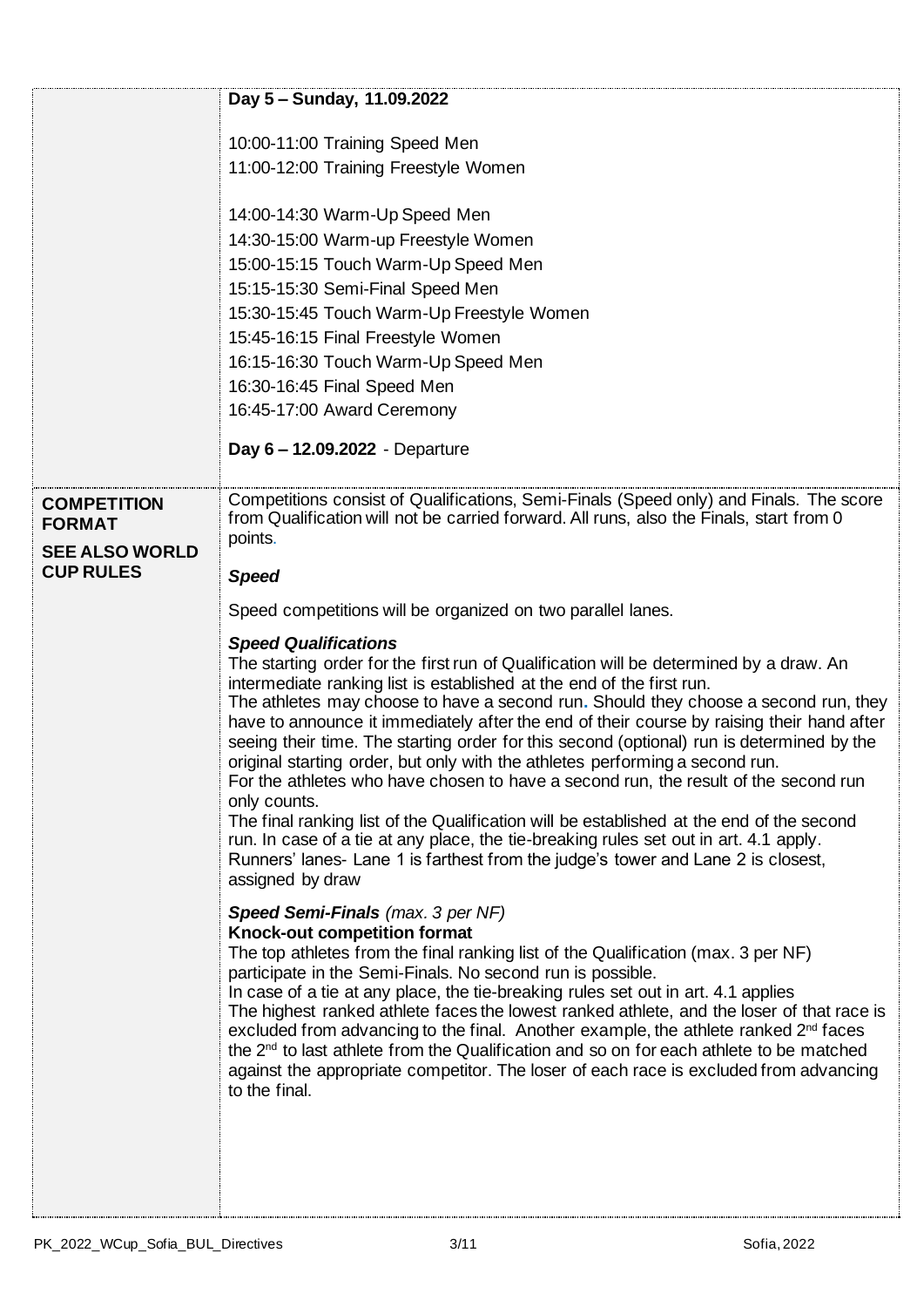| <b>SPEED</b>                            | 11 or less<br>athletes       | 12-16 athletes                                                                | 17 athletes or more                                                          |
|-----------------------------------------|------------------------------|-------------------------------------------------------------------------------|------------------------------------------------------------------------------|
| Semi-<br>Final<br><b>No</b><br>wildcard | No Semi-<br>Final            | 8 best times from<br>Qualification                                            | 10 best times from<br>Qualification                                          |
| <b>Finals</b>                           | 6 best from<br>Qualification | 6 total<br>4 from Knock-out + 2<br>next best times overall<br>from Semi-Final | 6 total<br>5 from Knock-out + 1 next<br>best time overall from<br>Semi-Final |

Note: One wildcard athlete to be added for host country in the semi-final if they do not qualify. If a wildcard is added an extra athlete will be added, based on next best time outside of the qualifiers to prevent a solo run. The wildcard athlete must be the highest ranked athlete for that country from the Qualification. See below:

| Semi-<br>Final with<br>wildcard | No SemiFinal                 | 10 total 8 best times from<br>Qualification + 1 wildcard<br>+ 1 next best time from<br>Qualification | 12 total 10 best times from<br>Qualification $+1$ wildcard $+$<br>1 next best time from<br>Qualification |
|---------------------------------|------------------------------|------------------------------------------------------------------------------------------------------|----------------------------------------------------------------------------------------------------------|
| <b>Finals</b>                   | 6 best from<br>Qualification | 6 total 5 from Knock-out<br>+ 1 next best time from<br>Semi-Fina                                     | 6 total 6 from Knock-out<br>from Semi-Final                                                              |

In case of a tie at the  $6<sup>th</sup>$  rank for the Final, the tie-breaking rules set out in art.  $4.1$ apply.

Three reserve athletes will be able to warm-up for the Semi-Final and Final rounds. Runners' lanes- Lane 1 is farthest from the judge's tower and Lane 2 is closest, determined by qualifying time

#### **Speed Finals** (max. 2 per NF)

The top 6 athletes from the final ranking list of the Qualification or the semi-finals (max. 2 per NF) participate in the Final.

In the final round, the 5<sup>th</sup> and 6<sup>th</sup>, the 3<sup>rd</sup> and 4<sup>th</sup> and the 1<sup>st</sup> and 2<sup>nd</sup> run by pairs. The final ranking is based on the time (no knock out).

In case of a tie at any place, the tie-breaking rules set out in art. 4.1 apply. The Final is held in one single run.

Runners' lanes- Lane 1 is farthest from the judges' tower and Lane 2 is closest, determined by qualifying time

### *Freestyle*

#### *Freestyle Qualifications*

The starting order for the first run of Qualification will be determined by a draw. The runs of 30 to 70 seconds, are judged based on the criteria defined in the Code of Points.

An intermediate ranking list is established at the end of the first run.

The athletes may choose to have a second run. Should they choose a second run, they have to announce it immediately after the end of their course (before the score is shown) by raising their hand. The starting order for this second (optional) run is determined by the original starting order, but only with athletes performing a second run.

For the athletes who have chosen to have a second run, the result of the second run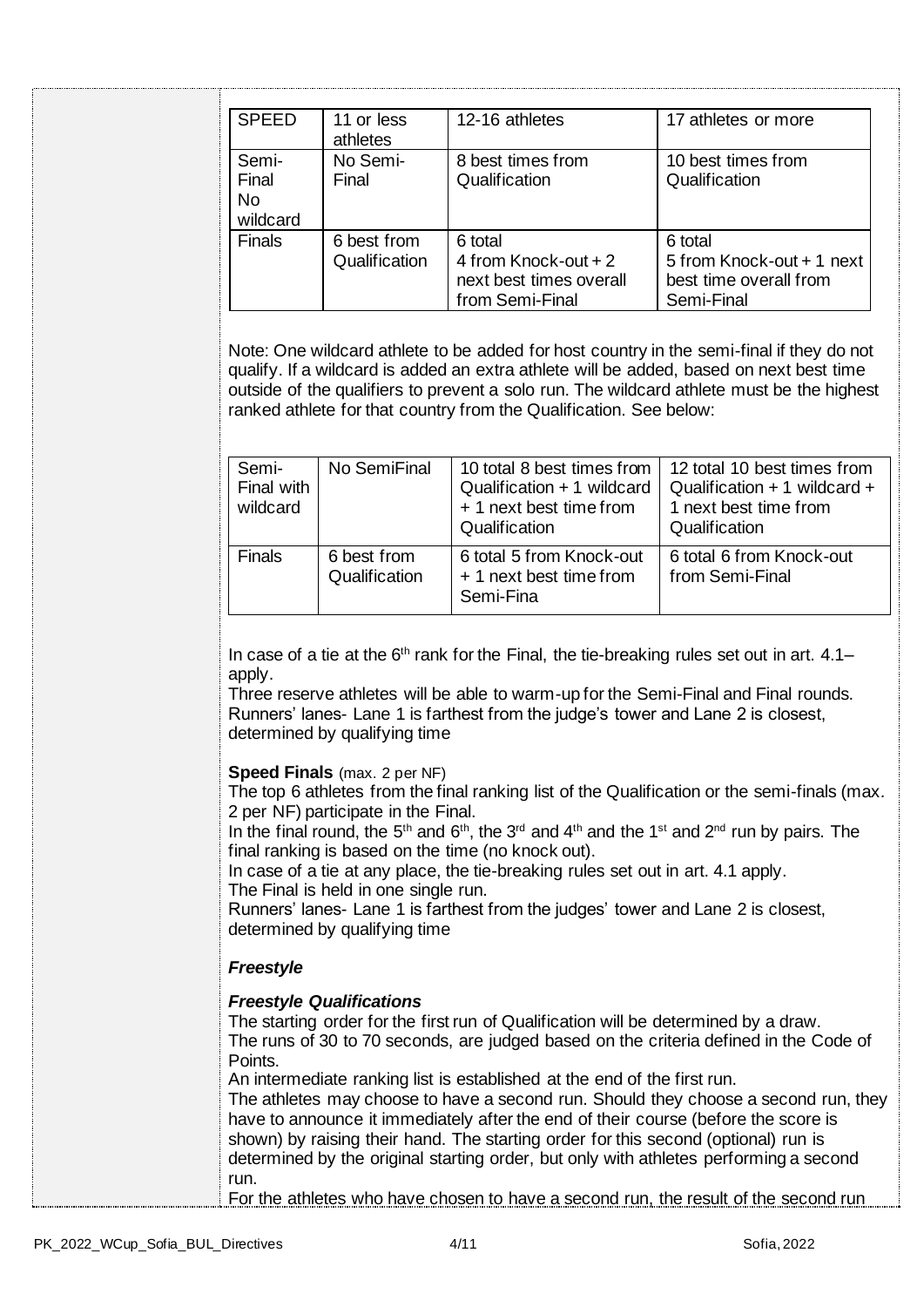|                                                               | only counts.<br>The final ranking list of the Qualification will be established at the end of the second<br>run.<br>In case of a tie at any place, the tie-breaking rules set out in art. 4.2 apply.                                                                                        |
|---------------------------------------------------------------|---------------------------------------------------------------------------------------------------------------------------------------------------------------------------------------------------------------------------------------------------------------------------------------------|
|                                                               | <b>Freestyle Finals</b> (max. 2 per NF)<br>The top eight athletes from the final ranking list of the Qualification participate in the<br>Final.                                                                                                                                             |
|                                                               | In case of a tie at any place, the tie-breaking rules set out in art. 4.2 apply.<br>The Final is held in one single run.                                                                                                                                                                    |
|                                                               | The starting order is established based on the ranking after Qualification with the best<br>athletes starting last.                                                                                                                                                                         |
| <b>TIE BREAKING</b><br><b>RULES</b>                           | Tie-breaking rules for the speed ranking (TR, Section 2, art.<br>3.1)                                                                                                                                                                                                                       |
|                                                               | Time is measured in 1/1000 <sup>th</sup> of a second and shown in 1/100 <sup>th</sup> of a second.<br>If there is a tie, the tie will be broken by using the next digit $(1/1000th$ of a second).<br>If there is still a tie, the tie will not be broken.<br><b>Exception:</b>              |
|                                                               | To determine the starting order and the pairs in the Final, the ties must be broken by a<br>draw.                                                                                                                                                                                           |
|                                                               | Tie-breaking rules for the freestyle ranking (TR, Section 7, art.<br>3.2)                                                                                                                                                                                                                   |
|                                                               | In case of a tie in points at any place in Qualification and Finals, the ranking will be<br>determined by<br>the following criteria:                                                                                                                                                        |
|                                                               | 1. The higher score for E (Execution)<br>2. The higher score for D (Difficulty)<br>3. The average of all judges' scores given for E (Execution), without eliminating the<br>highest                                                                                                         |
|                                                               | and the lowest score<br>4. The average of all judges' scores given for D (Difficulty), without eliminating the<br>highest and<br>the lowest score                                                                                                                                           |
|                                                               | If there is still a tie, the tie will not be broken.                                                                                                                                                                                                                                        |
|                                                               | <b>Exception:</b><br>To determine the starting order and the pairs in the Final, the ties must be broken by a<br>draw.                                                                                                                                                                      |
|                                                               | For Prize money:<br>The prize money of the tied ranks will be added and divided by the number of ties.                                                                                                                                                                                      |
|                                                               | For World Cup Points:<br>The World Cup points of the tied ranks will be added and divided by the number of ties.                                                                                                                                                                            |
| <b>FEDERATIONS</b><br><b>INVITED</b><br><b>PARTICIPATION</b>  | The FIG will invite all FIG Member Federations in good standing.<br>During the 2022 World Cup Series, the FIG is entitled to invite the five best ranked<br>athletes in each event from the valid World Cup Ranking List.                                                                   |
| <b>SIZE OF</b><br><b>DELEGATION AND</b><br><b>FIG LICENSE</b> | Only senior athletes in good standing with the correct age and holding a valid FIG<br>License at the time of registration until the end of the competitions may participate.<br>No athletes will be accepted without a valid FIG License at the deadline of the<br>Nominative Registration. |
|                                                               | The maximum size of the invited delegation is as follows:                                                                                                                                                                                                                                   |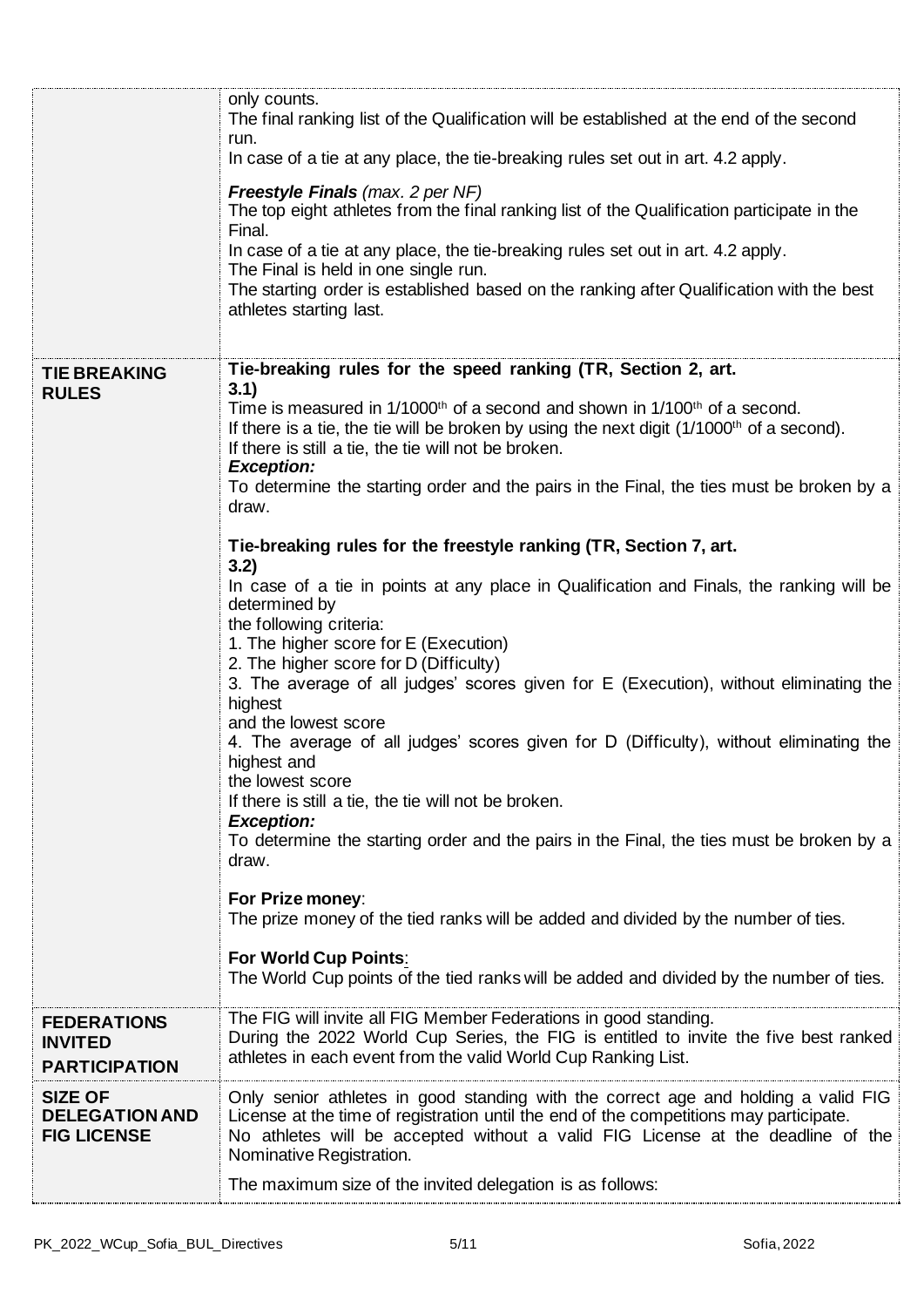|                                            |                                                                                                                                                                                                                                                                                                                                                                                                                                                                                                                                                                            | <b>Speed</b> | <b>Freestyle</b> | Total max.     |  |
|--------------------------------------------|----------------------------------------------------------------------------------------------------------------------------------------------------------------------------------------------------------------------------------------------------------------------------------------------------------------------------------------------------------------------------------------------------------------------------------------------------------------------------------------------------------------------------------------------------------------------------|--------------|------------------|----------------|--|
|                                            | Athletes men                                                                                                                                                                                                                                                                                                                                                                                                                                                                                                                                                               | $0 - 4$      | $0 - 4$          |                |  |
|                                            | Athletes women                                                                                                                                                                                                                                                                                                                                                                                                                                                                                                                                                             | $0 - 4$      | $0 - 4$          | 4              |  |
|                                            | Head of delegation                                                                                                                                                                                                                                                                                                                                                                                                                                                                                                                                                         |              |                  | 1              |  |
|                                            | Coach                                                                                                                                                                                                                                                                                                                                                                                                                                                                                                                                                                      | 1            |                  | $\overline{2}$ |  |
|                                            | Medical / Paramedical                                                                                                                                                                                                                                                                                                                                                                                                                                                                                                                                                      |              |                  | $\overline{2}$ |  |
| <b>COACHES</b>                             | To be registered on the competition every coach shall have a coach-sport profile in the<br>FIG database (please see FIG official communication of 31 March 2021). No coach will<br>be accepted without a valid coach-sport profile at the deadline of the Nominative<br>Registration.<br>In order to be considered, the coach-sport profile (included the documents) must be<br>submitted at least two (2) weeks prior to the deadline for nominative registration.<br>Only approved coaches can be in the FOP for trainings, warm-ups and competitions.                   |              |                  |                |  |
| <b>AGE LIMITS</b>                          | 17 years in the year of the competition (born in 2005 or before)                                                                                                                                                                                                                                                                                                                                                                                                                                                                                                           |              |                  |                |  |
| <b>JUDGES AND</b><br><b>JUDGES' PANELS</b> | Each Judges' Panel consists of:<br>Speed: 1 Chair of Judges' Panel (CJP), 1 Start Line and 2 Time Judge (ST/T),<br>4 check-point or line judges (CP/L)                                                                                                                                                                                                                                                                                                                                                                                                                     |              |                  |                |  |
|                                            | Speed judges are drawn from the list of FIG Parkour judges from the participating<br>federations and FIG nominated judges, with the CJP directing their work. Any open<br>judge positions will be nominated by FIG.<br>Freestyle: 6 judges (3 per Difficulty and 3 per Execution) will judge, including one<br>Difficulty judge who is also acting as CJP. One reserve judge should be planned.<br>Difficulty judges are nominated and invited by the FIG. Execution judges are drawn<br>from the participating federations on-site and attend at the expense of their NF. |              |                  |                |  |
| <b>FIG TECHNICAL</b><br><b>DELEGATE</b>    | The FIG Technical Delegate will be nominated by the FIG. He will serve as President of<br>the Superior Jury.                                                                                                                                                                                                                                                                                                                                                                                                                                                               |              |                  |                |  |
| <b>REGISTRATION</b><br><b>DEADLINES</b>    | Definitive and Nominative Registrations must be made by sending the registration form<br>duly filled in and signed by the President or the Secretary General of the affiliated<br>Member Federation.<br>These registrations will only be accepted from FIG Gymnastics Member Federations.                                                                                                                                                                                                                                                                                  |              |                  |                |  |
|                                            | Definitive registration:                                                                                                                                                                                                                                                                                                                                                                                                                                                                                                                                                   | 10.07.2022   |                  |                |  |
|                                            | Nominative registration                                                                                                                                                                                                                                                                                                                                                                                                                                                                                                                                                    | 10.08.2022   |                  |                |  |
| <b>DRAWING OF LOTS</b>                     | The Athletes drawing of lots will take place during the orientation meeting.<br>Registrations made after the athletes drawing of lots will not be accepted.                                                                                                                                                                                                                                                                                                                                                                                                                |              |                  |                |  |
| <b>ENTRY FEES</b>                          |                                                                                                                                                                                                                                                                                                                                                                                                                                                                                                                                                                            |              |                  |                |  |
|                                            | The cost for the entry fee is 30 EUR per athlete. (FIG pay for the invited Athletes).<br>The invited participating federations must pay for all entry fees. At the time of the<br>Definitive registration (2 months prior to the event) 100% of the entry fee must be paid<br>to the LOC. The entry fee is not refundable. Entries without payment of the entry fees<br>will be considered as invalid and will be refused.                                                                                                                                                 |              |                  |                |  |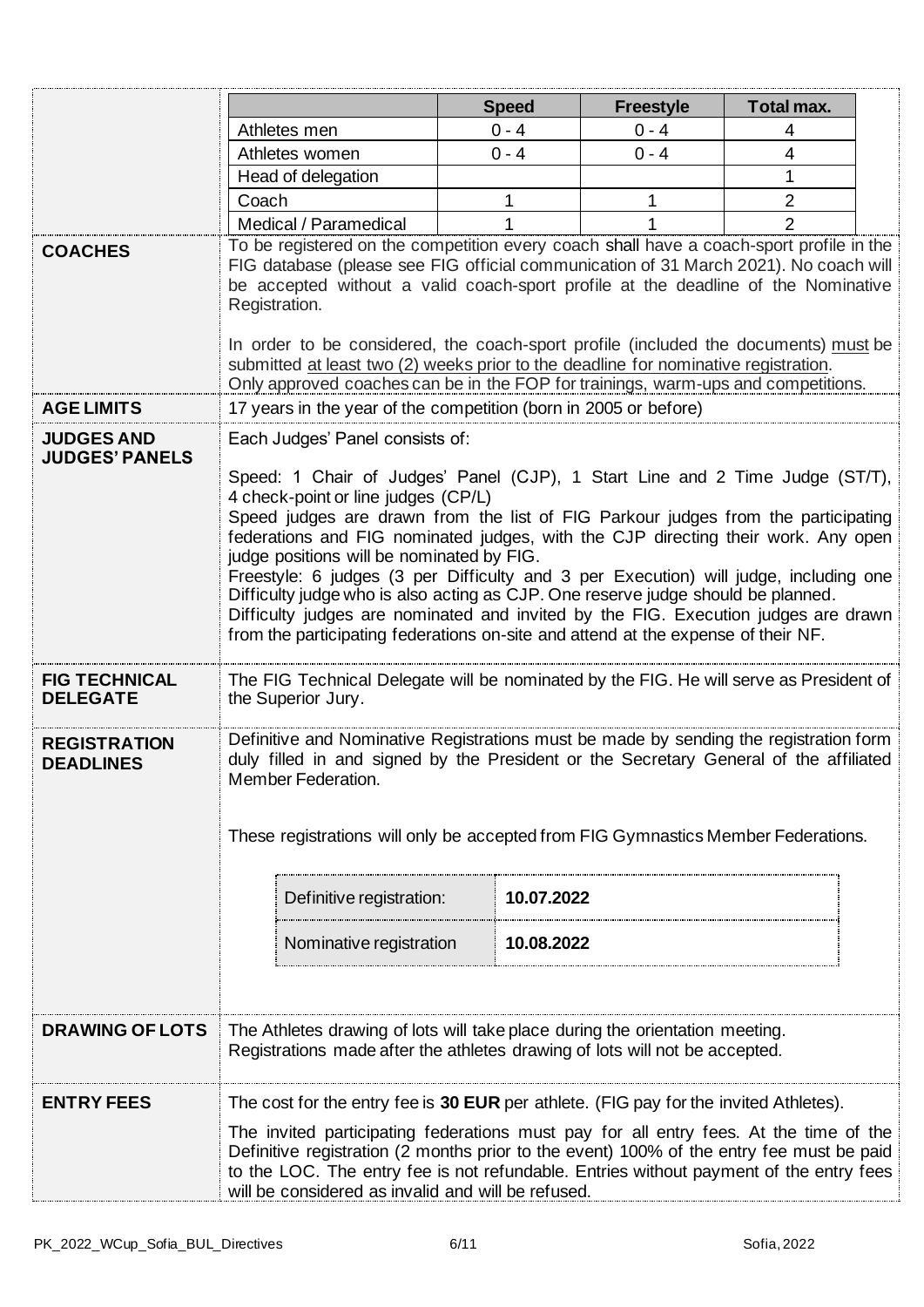| <b>ACCOMMODATION</b> | All accommodations through the LOC include:                                                                                                                                                                                                                                                                                      |  |  |
|----------------------|----------------------------------------------------------------------------------------------------------------------------------------------------------------------------------------------------------------------------------------------------------------------------------------------------------------------------------|--|--|
|                      | Accommodation                                                                                                                                                                                                                                                                                                                    |  |  |
|                      | <b>Breakfast &amp; Dinner</b>                                                                                                                                                                                                                                                                                                    |  |  |
|                      | <b>Banquet</b>                                                                                                                                                                                                                                                                                                                   |  |  |
|                      | Transport from Sofia Airport or Sofia railway/bus station to the competition<br>venue or hotel and back.                                                                                                                                                                                                                         |  |  |
|                      | Transport from the hotel to the competition venue and back.                                                                                                                                                                                                                                                                      |  |  |
|                      | Category I Hotel - Official Hotel (5*)<br><b>Marinela Hotel</b>                                                                                                                                                                                                                                                                  |  |  |
|                      | 100 James Bourchier blvd.<br>1407 Sofia, Bulgaria<br>https://hotel-marinela.com/                                                                                                                                                                                                                                                 |  |  |
|                      | The costs per <b>person</b> /night in this first Official Hotel are as follows:<br>110,- $\epsilon$ (single room, including breakfast and dinner)<br>90,- € (double room, including breakfast and dinner)                                                                                                                        |  |  |
|                      | Category II Hotel - Second "Low cost" Hotel (3*)<br><b>Park Hotel Vitosha</b><br>1 Rosario str., Studentski Kompleks, 1700, Sofia<br>http://www.vitoshaparkhotel.com/                                                                                                                                                            |  |  |
|                      | The costs per person /night in this second Hotel are as follows:<br>90,- $\epsilon$ (single room, including breakfast and dinner)<br>80,- $\in$ (double room, including breakfast and dinner)                                                                                                                                    |  |  |
|                      | FIG will book hotels for the invited athletes in the Marinela Hotel.<br><b>Cancellation policy:</b>                                                                                                                                                                                                                              |  |  |
|                      | By 8th July 2022 - 100 % refund<br>From $9th$ July 2022 to $9th$ August 2022 – cancellation fee: 50% of the total price of the<br>cancelled rooms for the requested period of accommodation<br>From $10^{th}$ August 2022 - no refund                                                                                            |  |  |
|                      | Only written cancelations sent by e-mail are accepted.<br>Refund will be made only by bank transfer. All costs for the bank transfers will be at the<br>charge of the participating federations.<br>The LOC strongly recommends that each Federation take a cancellation insurance for<br>their accommodation and meals booking. |  |  |
| <b>MEALS</b>         | The invited participating federations must pay for the meals' expenses of their<br>delegation members. (FIG pay for meals for the invited athletes).                                                                                                                                                                             |  |  |
|                      | Delegations that book their accommodation through the LOC have accommodation,<br>breakfast and dinner in their package.                                                                                                                                                                                                          |  |  |
|                      | Lunch tickets can be purchased through the LOC.<br>Lunch price: 20 EUR per person                                                                                                                                                                                                                                                |  |  |
|                      | The Meals Form must be returned to the LOC by 08.08.2022 at the very latest and the<br>costs for the meals must be paid to the LOC by the same date, 08.08.2022.                                                                                                                                                                 |  |  |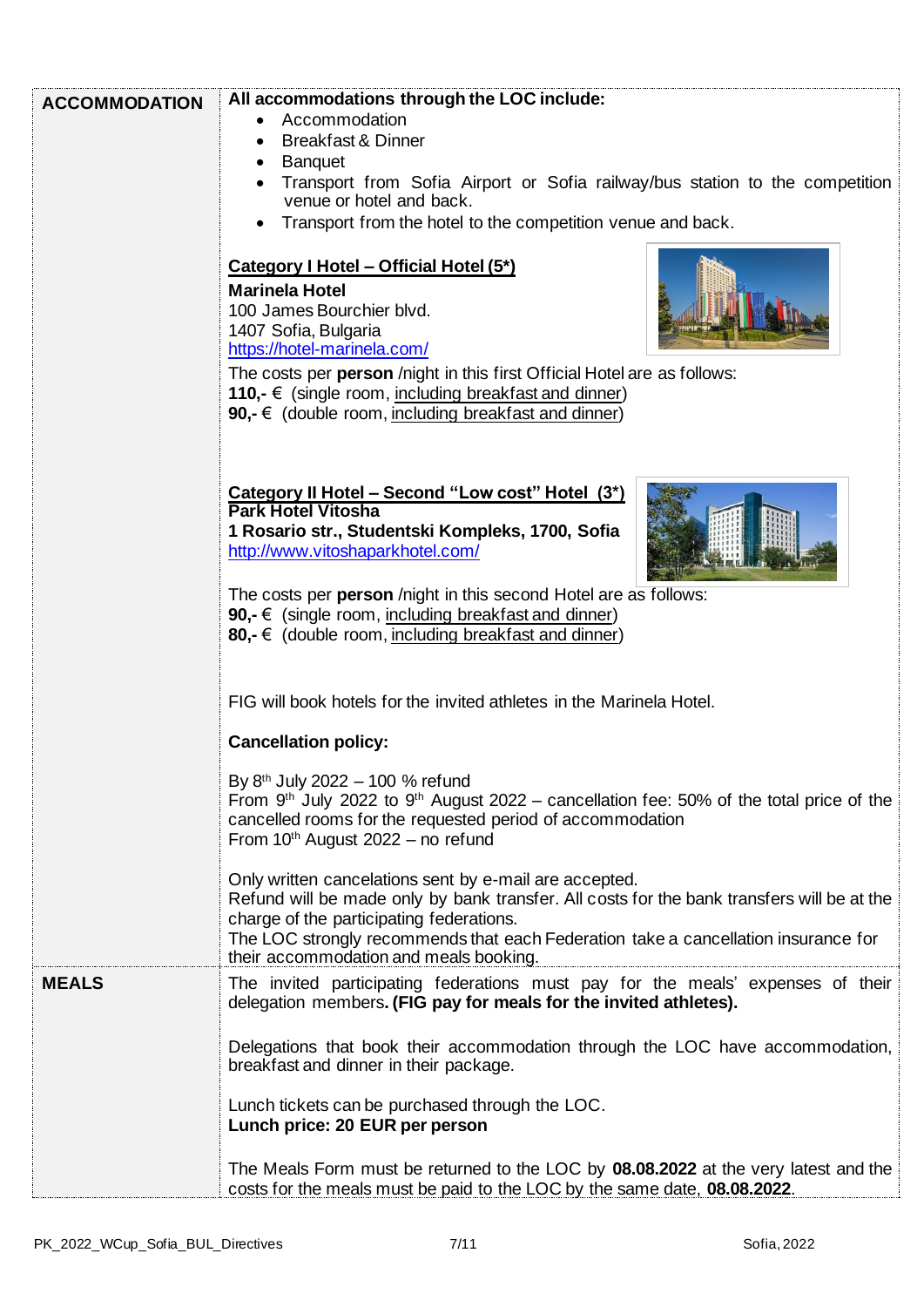|                                               | No refund will be made after the deadline of the Nominative registration.                                                                                                                                                                                                                                                                                                             |
|-----------------------------------------------|---------------------------------------------------------------------------------------------------------------------------------------------------------------------------------------------------------------------------------------------------------------------------------------------------------------------------------------------------------------------------------------|
| <b>FINAL BANQUET</b>                          | The LOC strongly recommends that each Federation take a cancellation insurance for<br>their accommodation and meals booking.<br>Delegations that book their accommodation through the LOC are invited free of charge                                                                                                                                                                  |
|                                               | to the Final Banquet.<br>Delegations having not booked their accommodation through the LOC may purchase<br>tickets at the price of 30 EUR per person.                                                                                                                                                                                                                                 |
|                                               | The tickets for the Final Banquet will be available for purchase at the LOC office and<br>must be paid to the LOC during the accreditation.                                                                                                                                                                                                                                           |
| <b>INTERNATIONAL</b><br><b>TRANSPORTATION</b> | The invited participating federations must pay for the travel costs of their delegation<br>members (see exceptions in the FIG Rules for the FIG Parkour World Cup, art. 9).                                                                                                                                                                                                           |
|                                               | The Travel Schedule Form must be returned to the LOC by 08.08.2022.                                                                                                                                                                                                                                                                                                                   |
| <b>LOCAL</b><br><b>TRANSPORTATION</b>         | Federations that have arranged accommodation through the LOC will be transferred by<br>bus from Sofia Airport or Sofia railway/bus station to the official hotels, and from the<br>official hotels to and from the competition venue and vice versa. Otherwise the costs of<br>100 EUR (per delegation member) for the local transportation must be paid to the LOC<br>by 08.07.2022. |
| <b>VISA</b>                                   | Please verify immediately with your travel agent or the <b>Bulgarian</b> Embassy or<br>Consulate in your country if a visa is required for your travel to <b>Bulgaria</b> . The<br>Organizing Committee will be happy to assist each Delegation member with an official<br>invitation letter, provided that the request is made before 08.07.2022 to the LOC.                         |
|                                               | The request must include the function, full name, gender, date of birth, citizenship and<br>passport number, passport expiry date, the arrival and departure dates of the<br>Delegation Member as well as the city the visa application support letter must be sent<br>to.                                                                                                            |
| <b>INSURANCE</b>                              | The Host Federation, the LOC and the FIG will not be held responsible for any liabilities<br>in case of accidents, illness (including COVID-19), repatriation and the like.                                                                                                                                                                                                           |
|                                               | The FIG Technical Regulations foresee that all participating Federations are<br>responsible for making their own arrangements to have the necessary valid insurance<br>coverage against illness, accidents and repatriation for all the members of their<br>Delegation.                                                                                                               |
|                                               | Basic insurance (sickness, accident and repatriation) in your country of residence is<br>compulsory in order to be able to benefit from coverage by FIG IMSSA subsidiary<br>insurance. Please also refer to https://www.gymnastics.sport/site/pages/medical-<br>insurance.php for additional information regarding the FIG IMSSA insurance for<br>Athletes and Judges.                |
|                                               | If the note has not been sent in advance to the LOC (which is strongly recommended),<br>the LOC will verify the insurance coverage upon arrival of the delegation members (e.g.<br>cover note or photocopy of the valid policy).                                                                                                                                                      |
|                                               | The insurance must be valid at least starting from the arrival day of the delegation and<br>must last for the delegations' entire stay                                                                                                                                                                                                                                                |
|                                               | Delegation members with insufficient insurance coverage must inform the LOC in<br>advance.                                                                                                                                                                                                                                                                                            |
| <b>ACCREDITATION</b>                          | Access to the area Field of Play dedicated to Parkour will be given only to authorised<br>persons (accreditation).                                                                                                                                                                                                                                                                    |
|                                               | In addition, the LOC will distribute information regarding the Safeguarding Officer<br>operation plan upon accreditation.                                                                                                                                                                                                                                                             |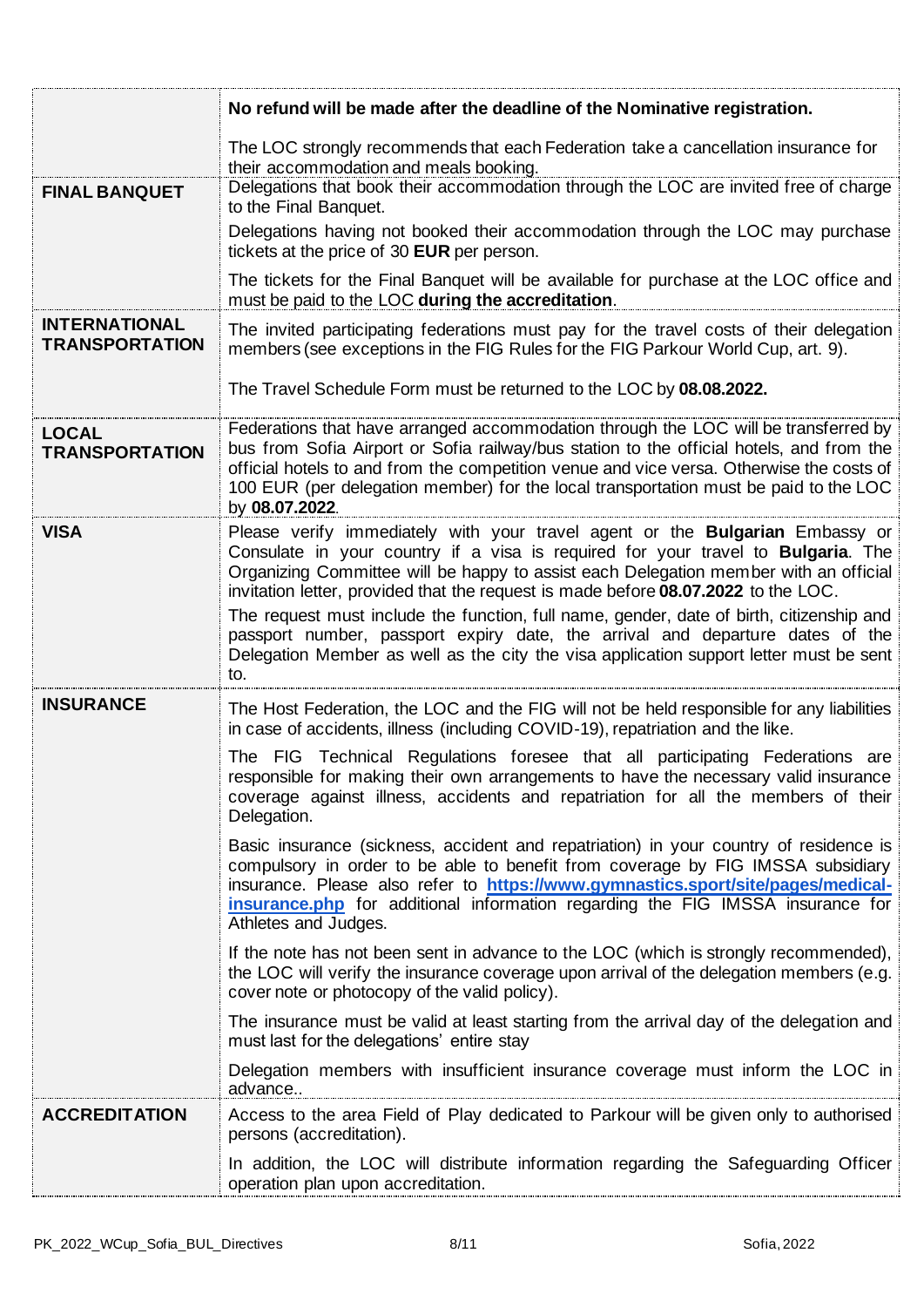| Federations which have not fulfilled their financial obligations towards the LOC by the<br>given deadline in the Invitation/Directives, may still have the possibility to participate,<br>but the LOC will not guarantee the hotel booking, meals and local transportation.<br>Please integrate the payment's purpose as follows: XXX, 2022 FIG Parkour World |  |  |
|---------------------------------------------------------------------------------------------------------------------------------------------------------------------------------------------------------------------------------------------------------------------------------------------------------------------------------------------------------------|--|--|
|                                                                                                                                                                                                                                                                                                                                                               |  |  |
|                                                                                                                                                                                                                                                                                                                                                               |  |  |
| The participating federation is responsible for covering all bank fees in connection with                                                                                                                                                                                                                                                                     |  |  |
|                                                                                                                                                                                                                                                                                                                                                               |  |  |
|                                                                                                                                                                                                                                                                                                                                                               |  |  |
|                                                                                                                                                                                                                                                                                                                                                               |  |  |
| Total of 15 000                                                                                                                                                                                                                                                                                                                                               |  |  |
| 7000<br>5000                                                                                                                                                                                                                                                                                                                                                  |  |  |
| 3000                                                                                                                                                                                                                                                                                                                                                          |  |  |
| Should less than 4 federations participate in the World Cup competition (Speed                                                                                                                                                                                                                                                                                |  |  |
| The results and the updated FIG World Cup Ranking List will be published on the FIG<br>website within 24 hours after the end of the respective competitions provided that all<br>procedures before and after the competitions are duly respected by the Organizing<br>Member Federation.                                                                      |  |  |
| Separate World Cup Ranking Lists for:<br>Speed men<br>Speed women<br>Freestyle men<br>Freestyle women<br>are established for the World Cup Series, beginning with the first World Cup<br>competition of the series and ending with the last World Cup event of the series.<br>For all categories points are assigned to the athletes by name.                 |  |  |
|                                                                                                                                                                                                                                                                                                                                                               |  |  |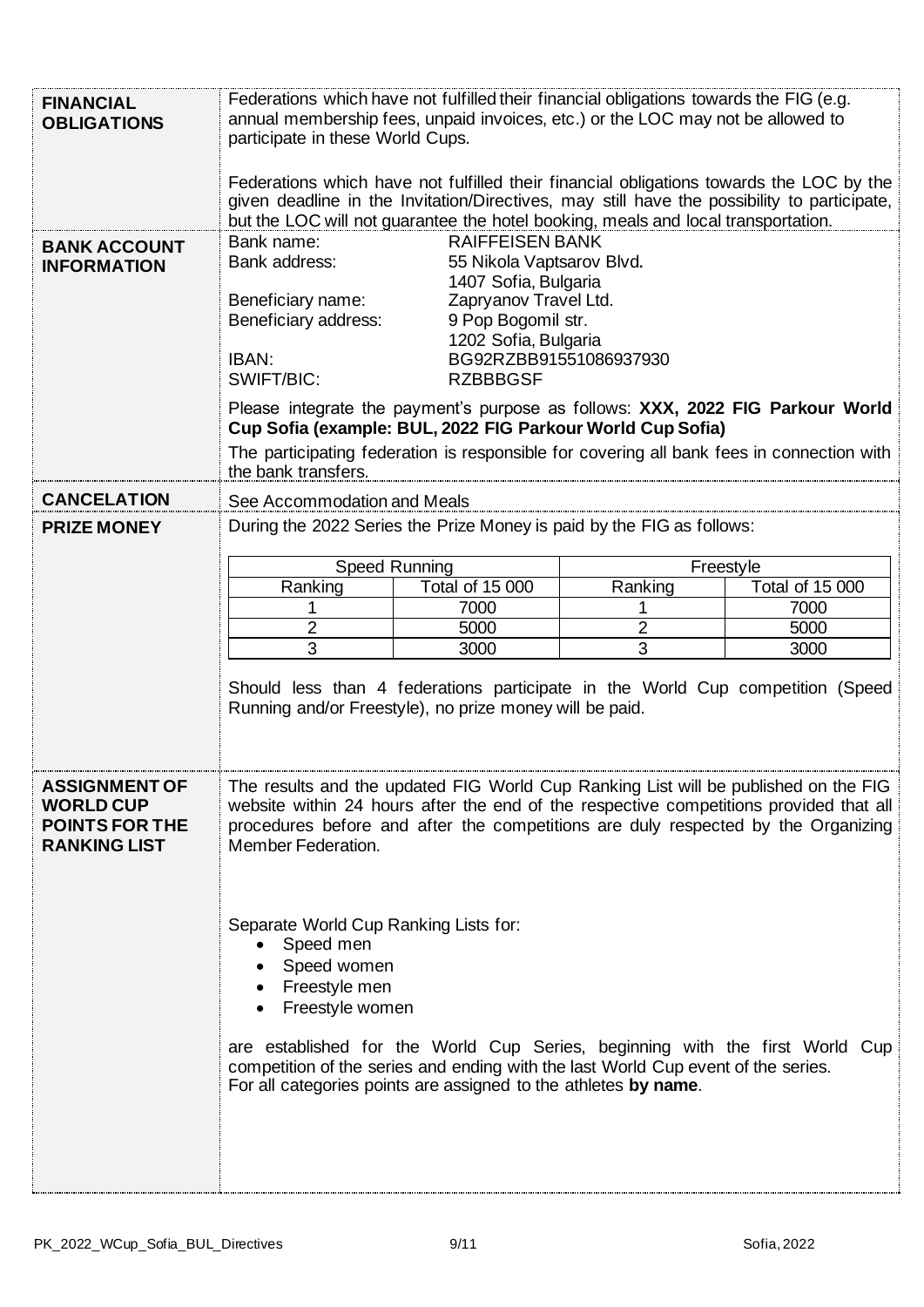|                          |                                                                                                                                                                                                                                                                                                                             | Rank<br><b>Points</b> |               |           |                                                                                                                                                                                                                                                                                                                                                                      |
|--------------------------|-----------------------------------------------------------------------------------------------------------------------------------------------------------------------------------------------------------------------------------------------------------------------------------------------------------------------------|-----------------------|---------------|-----------|----------------------------------------------------------------------------------------------------------------------------------------------------------------------------------------------------------------------------------------------------------------------------------------------------------------------------------------------------------------------|
|                          |                                                                                                                                                                                                                                                                                                                             |                       | Speed Running | Freestyle |                                                                                                                                                                                                                                                                                                                                                                      |
|                          |                                                                                                                                                                                                                                                                                                                             | $\mathbf{1}$          | 50            | 50        |                                                                                                                                                                                                                                                                                                                                                                      |
|                          |                                                                                                                                                                                                                                                                                                                             | $\overline{2}$        | 40            | 40        |                                                                                                                                                                                                                                                                                                                                                                      |
|                          |                                                                                                                                                                                                                                                                                                                             | 3                     | 35            | 35        |                                                                                                                                                                                                                                                                                                                                                                      |
|                          |                                                                                                                                                                                                                                                                                                                             | 4                     | 25            | 25        |                                                                                                                                                                                                                                                                                                                                                                      |
|                          |                                                                                                                                                                                                                                                                                                                             | 5                     | 20            | 20        |                                                                                                                                                                                                                                                                                                                                                                      |
|                          |                                                                                                                                                                                                                                                                                                                             | 6                     | 15            | 15        |                                                                                                                                                                                                                                                                                                                                                                      |
|                          |                                                                                                                                                                                                                                                                                                                             | $\overline{7}$        | 10            | 10        |                                                                                                                                                                                                                                                                                                                                                                      |
|                          |                                                                                                                                                                                                                                                                                                                             | 8                     | 5             | 5         |                                                                                                                                                                                                                                                                                                                                                                      |
|                          |                                                                                                                                                                                                                                                                                                                             |                       |               |           | Should less than 4 federations participate per apparatus or per category in the World<br>Cup competition (Speed Running and/or Freestyle), no World Cup Points will be given.                                                                                                                                                                                        |
| <b>YEARLY WINNER</b>     | The yearly winner of the FIG Parkour World Cup Series is the athlete with the highest<br>number of points of each of the World Cup Series Ranking List of the respective year,<br>after the last event of the series, counting the 2 best results, regardless of the number<br>of competitions the athlete participated in. |                       |               |           |                                                                                                                                                                                                                                                                                                                                                                      |
| <b>EVENT MANAGER</b>     | Mr. lordan lovtchev<br>Tel.: +359 879 000 765 (mobile)<br>E-mail: jovtchevj@gmail.com                                                                                                                                                                                                                                       |                       |               |           |                                                                                                                                                                                                                                                                                                                                                                      |
| <b>MEDIA</b>             | Local Media Officer: Ms. Krastina Ivanova<br>Tel.: +359 88 808 8854 (mobile)<br>E-mail: krastina.ivanova@bnr.bg                                                                                                                                                                                                             |                       |               |           |                                                                                                                                                                                                                                                                                                                                                                      |
| <b>SOCIAL MEDIA</b>      | Facebook (TBC)                                                                                                                                                                                                                                                                                                              |                       |               |           |                                                                                                                                                                                                                                                                                                                                                                      |
|                          | MEDICAL SERVICES The medical services will be provided by the Medical Centre "Sportmed", 1 Lerin str, j.k.<br>Hipodruma, 1612 Sofia, Bulgaria. Contact person: Dr. Martin Ivanov.                                                                                                                                           |                       |               |           |                                                                                                                                                                                                                                                                                                                                                                      |
| COVID <sub>19</sub>      | participants to follow the standard precautions.                                                                                                                                                                                                                                                                            |                       |               |           | Besides the FIG medical guidelines for the particular event, FIG also requires all the                                                                                                                                                                                                                                                                               |
|                          | times and keeping a physical distance of at least 1.5 metres whenever possible.                                                                                                                                                                                                                                             |                       |               |           | The FIG requires all participants, judges and officials to take standard precautionary<br>measures, such as frequent hand-washing, wearing masks or face coverings at all                                                                                                                                                                                            |
|                          | mask throughout.                                                                                                                                                                                                                                                                                                            |                       |               |           | The only situation in which the safety distance does not have to be respected is when a<br>coach provides assistance (catch, lead, spotting) during an athlete's performance. This<br>phase must be kept as short as possible and the assisting person is obliged to wear a<br>Athletes do not need to wear a mask or face covering while they are performing at the |
|                          | whenever possible.                                                                                                                                                                                                                                                                                                          |                       |               |           | training venue or on the FOP and keeping a physical distance of at least 1.5 metres                                                                                                                                                                                                                                                                                  |
| <b>OFFICIAL HOSPITAL</b> | University Multi-profile Hospital for Active Treatment "St. Anna"<br>1 Dimitar Mollov str., Compl. Mladost 1<br>1750 Sofia, Bulgaria<br>Tel.: +359 2 975 9000                                                                                                                                                               |                       |               |           |                                                                                                                                                                                                                                                                                                                                                                      |
| <b>DOPING CONTROLS</b>   | The organizing Member Federation will provide the doping controls at its own charge.                                                                                                                                                                                                                                        |                       |               |           |                                                                                                                                                                                                                                                                                                                                                                      |
|                          | Anti-Doping controls will be organised by the International Testing Agency (ITA) on<br>behalf of the FIG and according to the WADA Code, Standards and FIG Anti-Doping<br>Rules.                                                                                                                                            |                       |               |           |                                                                                                                                                                                                                                                                                                                                                                      |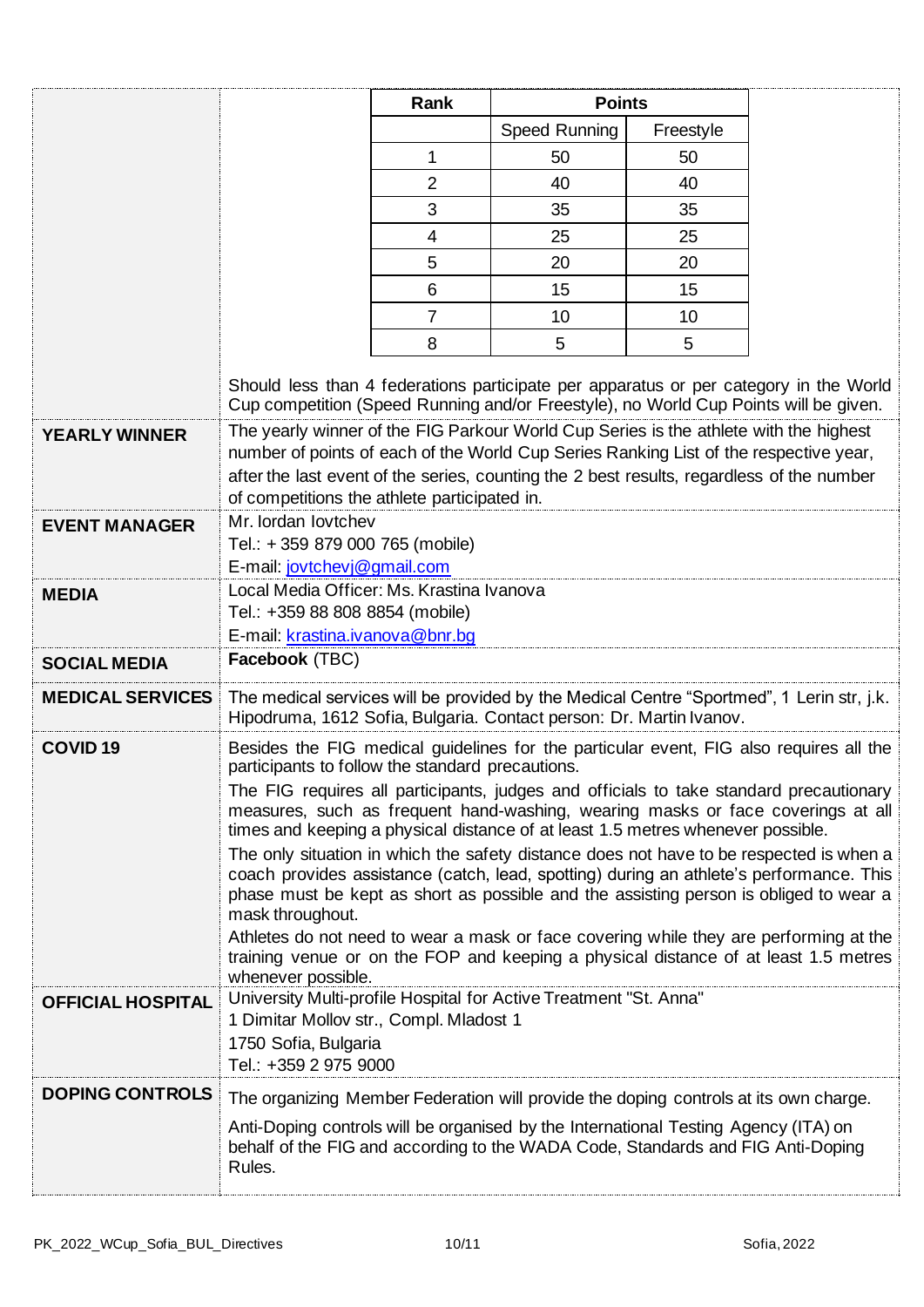|                                                                             | The analysis will be made in a WADA accredited laboratory.                                                                                                                                                                                                                                                                                                                                                                                                                                                                                                                                                                                                                                                                            |            |  |  |
|-----------------------------------------------------------------------------|---------------------------------------------------------------------------------------------------------------------------------------------------------------------------------------------------------------------------------------------------------------------------------------------------------------------------------------------------------------------------------------------------------------------------------------------------------------------------------------------------------------------------------------------------------------------------------------------------------------------------------------------------------------------------------------------------------------------------------------|------------|--|--|
| <b>SCORING, RESULT</b><br><b>SERVICE AND</b><br><b>VIDEO CONTROL</b>        | The FIG will provide a scoring and result service, including a high-quality video system<br>which will allow the recording, storage and provision of compilation of the recorded<br>images.                                                                                                                                                                                                                                                                                                                                                                                                                                                                                                                                           |            |  |  |
| <b>MARKETING</b>                                                            | FIG advertising and publicity norms must be respected.                                                                                                                                                                                                                                                                                                                                                                                                                                                                                                                                                                                                                                                                                |            |  |  |
| <b>TELEVISION</b>                                                           | Television coverage is compulsory.                                                                                                                                                                                                                                                                                                                                                                                                                                                                                                                                                                                                                                                                                                    |            |  |  |
|                                                                             | <b>Bulgarian National Television</b><br>29, San Stefano str., 1504 Sofia - Bulgaria<br>International Activity Department: intl_relations@bnt.bg<br>Sports Editors' office: sport@bnt.bg<br>Contact person: Mr. Evgeni Nikolov<br>Mobile phone: +359 898 710 997<br>The Organizing Member Federation will guarantee the production of a basic feed                                                                                                                                                                                                                                                                                                                                                                                     |            |  |  |
| <b>RULES AND</b><br><b>REGULATIONS</b>                                      | (international signal) at least for the Final rounds.<br>The competition will be organized under the following FIG rules, as valid in the year of<br>the competition, except for any deviation mentioned in these directives:<br><b>Statutes</b><br>Code of Ethics<br><b>Technical Regulations</b><br>٠<br><b>World Cup Rules for Parkour</b><br>٠<br><b>Licenses Rules</b><br>٠<br>Code of Points<br>٠<br>General Judges' Rules<br>٠<br>Medical Organization of the Official FIG Competitions<br>٠<br><b>Anti-Doping Rules</b><br>$\bullet$<br><b>Media Rules</b><br>٠<br>Apparatus Norms (to be completed)<br>٠<br><b>Advertising and Publicity Rules</b><br><b>Accreditation Rules</b><br><b>Regulations for Awards Ceremonies</b> |            |  |  |
| <b>DEADLINES</b><br><b>SUMMEAR</b>                                          | and subsequent decisions of the FIG Executive Committee<br>Definitive Registration                                                                                                                                                                                                                                                                                                                                                                                                                                                                                                                                                                                                                                                    | 10.07.2022 |  |  |
|                                                                             | Nominative Registration                                                                                                                                                                                                                                                                                                                                                                                                                                                                                                                                                                                                                                                                                                               | 10.08.2022 |  |  |
| <b>Accommodation Form</b><br>10.07.2022<br><b>Meals Forms</b><br>10.08.2022 |                                                                                                                                                                                                                                                                                                                                                                                                                                                                                                                                                                                                                                                                                                                                       |            |  |  |
|                                                                             | 10.07.2022<br>Visa Form                                                                                                                                                                                                                                                                                                                                                                                                                                                                                                                                                                                                                                                                                                               |            |  |  |

Travel Schedule Form **10.08.2022** Payment of the entry fees **10.07.2022** Payment of the Accommodation costs **10.07.2022** Payment of the Meals costs **10.08.2022**

accommodation is not booked through the LOC **during the accreditation**

Payment of Banquet tickets if the